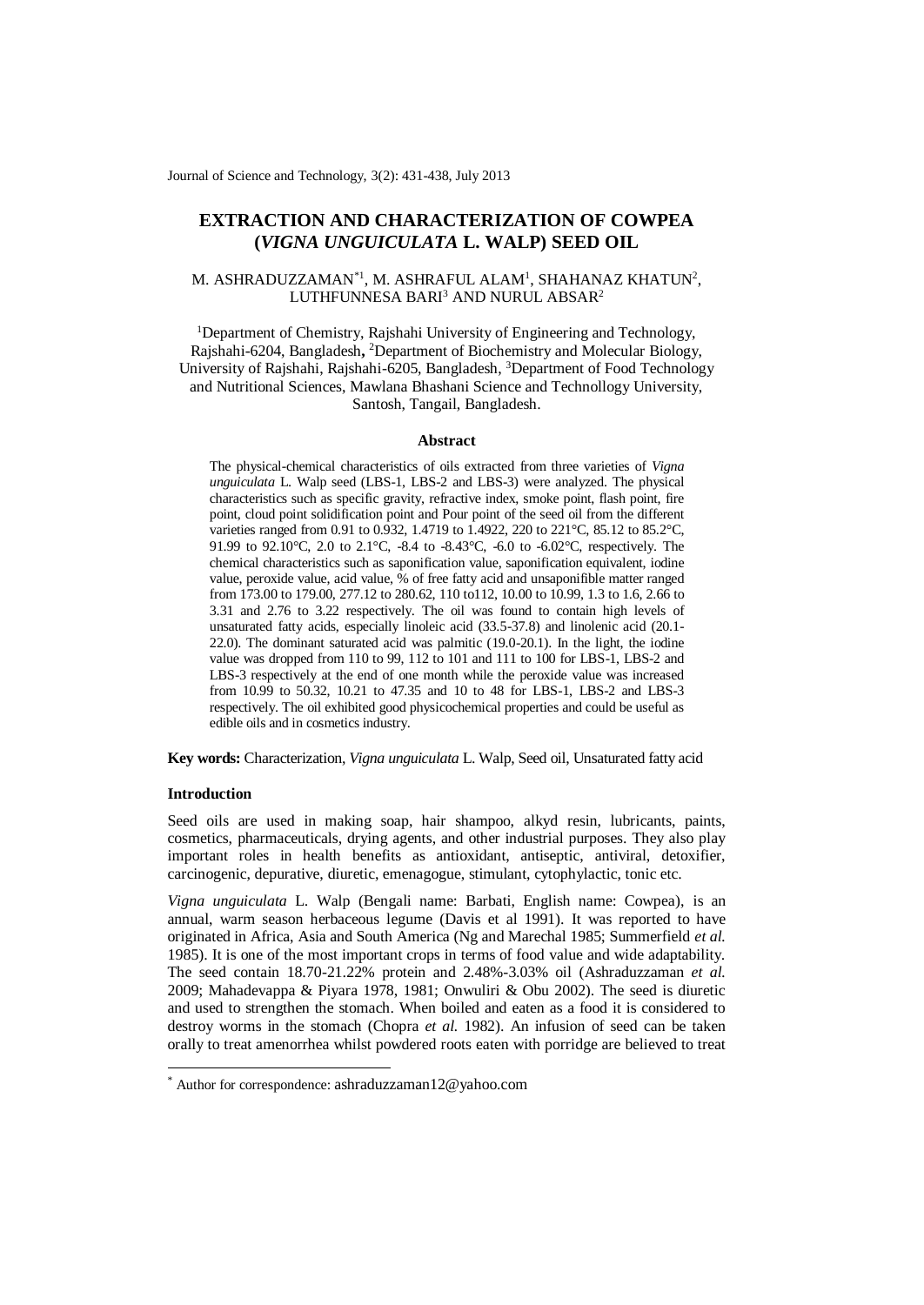painful menstruation, epilepsy and chest pain (Van Wyk & Gericke 2000). The seeds are cooked with the roots of other herbs to treat blood in urine and bilharzias (Nyazema, 1987; Kritzinger *et al.* 2004). Zia-ul-Haq *et al.* (2010) reported that *Vigna unguiculata* L. oil contains tocopherols which protect polyunsaturated fatty acids in cell membranes and lipoproteins from oxidation and are believed to play a preventive role in diseases associated with oxidative stress like cancer, cardiovascular diseases, cataracts, age-related mascular degeneration, central neurodegenerative diseases and diabetes mellitus (Brigelius-Flohe *et al.* 2002).

Oil have been extracted and characterized from many plant sources: *Cicer arietinum* seed (Zia-ul-Haq *et al.* 2007a)*, Vigna radiate* seed (Zia-ul-Haq *et al.* 2008a)*,* rubber seed (Abdullah and Salimon 2009)*, Khaya senegalensis* (Desr.) *A. juss* seed (Ayo *et al.* 2007), grape seed (Pardo *et al.* 2009), *Terminalia catappa* seed (Nzikou *et al.* 2010), breadfruit seed (Ajiwe *et al.* 1995). Some research work also reported on the *Vigna unguiculata* L. Walp seed oil (Zia-ul-Haq *et al.* 2010) commonly grown in Pakistan, but data on extraction and characterization of Barbati (*Vigna unguiculata* L. Walp) seed oil locally grown in Bangladesh is not available. Therefore the aim of the present study was undertaken to reveal the extraction and characterization of oil from Barbati (*Vigna unguiculata* L. Walp) seed locally available in Bangladesh.

#### **Materials and Methods**

Ripe pods of barbati (*Vigna unguiculata* L*.* Walp) used for the work were collected in the year 2007 from the experimental plot located at Rajshahi city, Rajshahi, Bangladesh. The varieties reported herein, which were all cultivated in homogeneous conditions and differed morphologically from each other, were: LBS-1 (pods are short, straight and red; seeds are somewhat round, small, smooth and red), LBS-2 (pods are long, cylindrical and deep green; seeds are somewhat elongated, kidney shaped, and deep red) and LBS-3 (pods are short, somewhat curved and light green; seeds are small, kidney shaped, and red) commonly found in Bangladesh (Ashraduzzaman *et al.* 2009) (Fig 1).









Local Barbati Seed-2 Local Barbati-3 Local Barbati Seed-3 Fig.1. Photographs of three verities of Barbati pods (*Vigna unguiculata* L.) and their seeds.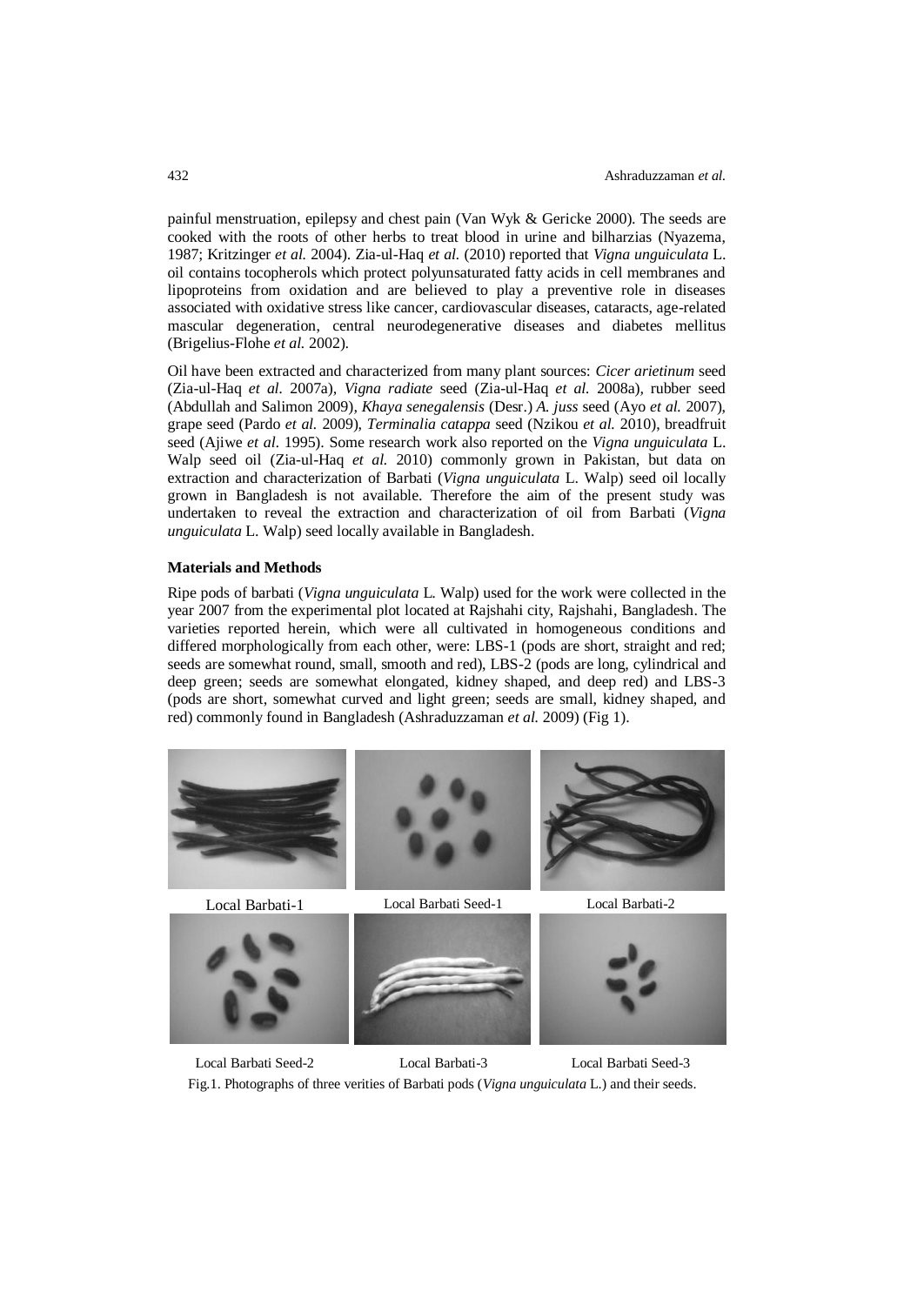#### Extraction and Characterization of Cowpea 433

The seeds were separated from the flesh of the fruits manually and washed several times with water to remove the foreign materials. Afterward, the seeds were dried in the sunlight for four consecutive days and again in an electric oven at  $40^{\circ}$ C until a constant weight were reached. The seeds were ground to a fine powder, packed and stored in a refrigerator at  $4^{\circ}$ C prior to analysis.

# *Oil Extraction*

For oil extraction (Soxlhet method), 500g of ground seeds were placed into a cellulose paper cone and extracted using n Hexane in a 5-l Soxhlet extractor for 8 h according to Pena *et al.* (1992). The oil was then recovered by evaporating of the solvent using rotary evaporator (Eyela, Tokyo Rikakikal Co., Ltd., Japan) and residual solvent was removed by drying in an oven at 60 °C for 1 h. All experiments were done in triplicates**,** and the mean and standard deviations were calculated.

#### *Physical characteristics*

The specific gravity of the sample oil was measured using specific gravity bottle following the procedures as described by Pearson, (1976). The refractive index was determined with calibrated Abbey refractometer using the method described by Dawodu and Omole (2000). The smoke point, flash point and fire point of different seed oils were determined according to the Official Methods of the American Oil Chemist's Society, (AOCS 1984). The cloud point and solidification points were determined according to ASTM (1952) standard Methods for lubricating oils.

#### *Chemical characteristics*

Saponification value, saponification equivalent and Iodine value were determined by using the standard method of AOAC (1984). The peroxide value, acid value and free fatty acid were determined by using the standard method of AOAC (1990).

The amount of unsaponifiable matter present in the oil was determined using the method as described by Device and Williams (1961). The quantity of unsaponifiable matter present in the 100 g of oil was calculated from the formula as described (Williams 1966).

# *Determinations of fatty acids*

The fatty acid composition was determined by conversion of oil to fatty acid methyl esters prepared by adding 950 μl of n-hexane to 50 mg of oil followed by 50 μl of sodium methoxide using the method of Cocks *et al.* (1966). The mixtures were vortex for 5 s and allowed to settle for 5 min. The top layer  $(1 \mu)$  was injected into a gas chromatograph (Model GC- 14A, Shimadzu Corporation, Kyoto, Japan) equipped with a flame-ionization detector and a polar capillary column (BPX70 0.25), 0.32 mm internal diameter, 60 m length and 0.25 μm film thickness (SGE Incorporated, USA) to obtain individual peaks of fatty acid methyl esters. The detector temperature was 240 °C and column temperature was 110 °C held for one minute and increased at the rate of 8 °C/min to 220 °C and held for one minute. The run time was 32 min. The fatty acid methyl esters peaks were identified by comparing their retention time with those of the standards. Percent relative fatty acid was calculated based on the peak area of a fatty acid species to the total peak area of all the fatty acids in the oil sample.

# *Storage effect of V. unguiculata seed oil at different temperature*

The oil samples of different varieties of *V. unguiculata* seed were stored in a temperature controlled refrigerator at  $0^{\circ}$ C, room temperature (25 $^{\circ}$ C) and temperature controlled oven (at  $50^{\circ}$ C). The iodine value and peroxide value were measured after each one week intervals up to 4 weeks.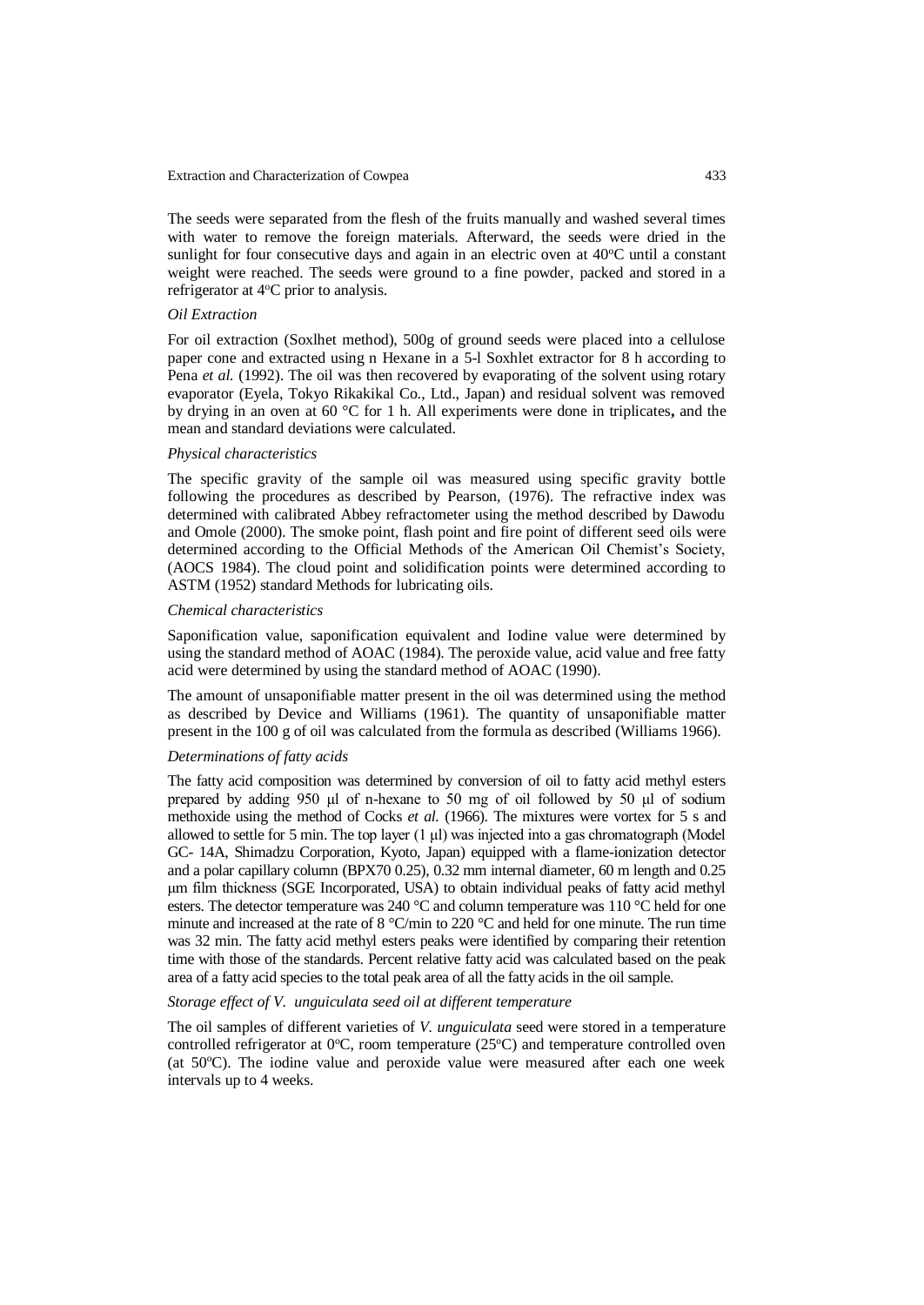## **Results and Discussion**

The oil obtained from *V. unguiculata* seeds had a light yellow color. The physical and chemical properties and fatty acid compositions are shown in Table 1-3.

The oils were showed to have specific gravity of 0.915 (LBS-1), 0.912 (LBS-2) and 0.91 (LBS-3) g/cm<sup>3</sup> , which is comparable to the values reported in seeds of groundnut oil (0.918). The refractive index of the oils was ranged from 1.4719 to 1.4922 (Table-1). The value of this investigation is quite similar to that of the refractive index of sufflower seed oil (1.4735) and *mesua ferra* seed oil (1.469-1.4739) (Rafiquzzaman, *et al.* 2006; Abu Sayeed et al., 2004). Thermal properties, i.e. smoke point, flash point, fire point, cloud point, etc. of the oil samples of *V. unguiculata* seed do not appear to be significantly different from each other.

| Table 1. Physical characteristics of different varieties of barbati seed oil. |  |  |  |
|-------------------------------------------------------------------------------|--|--|--|
|-------------------------------------------------------------------------------|--|--|--|

| Physical characteristics             |                             | Varieties                    |                             |
|--------------------------------------|-----------------------------|------------------------------|-----------------------------|
|                                      | $LBS-1$                     | $LBS-2$                      | $LBS-3$                     |
| Specific gravity (at $25^{\circ}$ C) | $0.915 \pm 16^c$            | $0.912 \pm 11^{b}$           | $0.91 \pm 12^a$             |
| Refractive index (at $25^{\circ}$ C) | $1.4922 + 22^c$             | $1.4719 \pm 23$ <sup>a</sup> | $1.480 \pm 24^b$            |
| Smoke point $(^0C)$                  | $220+22^a$                  | $221 \pm 21$ <sup>a</sup>    | $220 \pm 02^{\text{a}}$     |
| Flash point $(^0C)$                  | $85.12 \pm 12^a$            | $85.2 \pm 11^a$              | $85.14 \pm 32$ <sup>a</sup> |
| Fire point $(^0C)$                   | $92+51^a$                   | $92.10 \pm 16^a$             | $91.99 \pm 19^a$            |
| Cloud point $(^0C)$                  | $2.0 \pm 0.4^{\mathrm{a}}$  | $2.0 \pm 0.8^{\mathrm{a}}$   | $2.1 \pm 0.9^{\circ}$       |
| Solidification point $(^{0}C)$       | $-8.43 \pm 11$ <sup>a</sup> | $-8.42 \pm 10^a$             | $-8.4 \pm 10^a$             |
| Pour point $(^0C)$                   | $-6.0 \pm 19^{\rm a}$       | $-6.02 \pm 18^a$             | $-6.012 \pm 18^a$           |

LBS =Local Barbati Seed. Values are mean  $\pm$  standard deviation of three experiments. Mean in the same row with different superscripts are significantly  $(P < 0.05)$  different.

As shown in Table 2 the saponification numbers of all varieties of *V. unguiculata* seed oil were lower than 200 with low acid values (1.3-1.6) and high iodine numbers (102-112). These results suggest that the experimental seed oils have higher oxidative stability and protection during storage and processing. The high iodine values are due to its high contents of unsaturated fatty acids. These results are similar with those of Zia-ul-Haq *et al*., (2007b, 2008b, and 2010) who found approximately similar profile in seed oil of different leguminous crops such as*, Cicer arietinum, Vigna radiate* and *V. unguiculata*. The free fatty acid value of the oils lowers than 4, as % oleic acid indicate that these oils are very much stable.

| Chemical characteristics      |                        | Varieties                  |                           |
|-------------------------------|------------------------|----------------------------|---------------------------|
|                               | $LBS-1$                | $LBS-2$                    | $LBS-3$                   |
| Saponification value          | $177.00\pm3^{b}$       | $179.00 \pm 21$ °          | $173.00 \pm 12^a$         |
| Saponification equivalent     | $280.62 \pm 01$ °      | $280.62 \pm 13^{b}$        | $277.12 \pm 11^a$         |
| Iodine value (Hanus method)   | $110+22b$              | $112 + 23$ °               | $111 + 22^a$              |
| Peroxide value m.eq.o2/Kg oil | $10.99 \pm 10^{\circ}$ | $10.21 \pm 11^{b}$         | $10.00 \pm 14^{\text{a}}$ |
| Acid value                    | $1.4 + 44^{b}$         | $1.6 \pm 23$ °             | $1.3 \pm 34$ <sup>a</sup> |
| %FFA(as oleic)                | $2.66 \pm 12^{b}$      | $3.31 \pm 14$ <sup>c</sup> | $2.87 \pm 13^a$           |
| Unsaponifible matter (%)      | $2.76 \pm 10^a$        | $3.22 \pm 11$ <sup>c</sup> | $2.90 \pm 15^b$           |

LBS  $=$ Local Barbati Seed. Values are mean  $\pm$  standard deviation of three experiments. Mean in the same row with different superscripts are significantly  $(P < 0.05)$  different.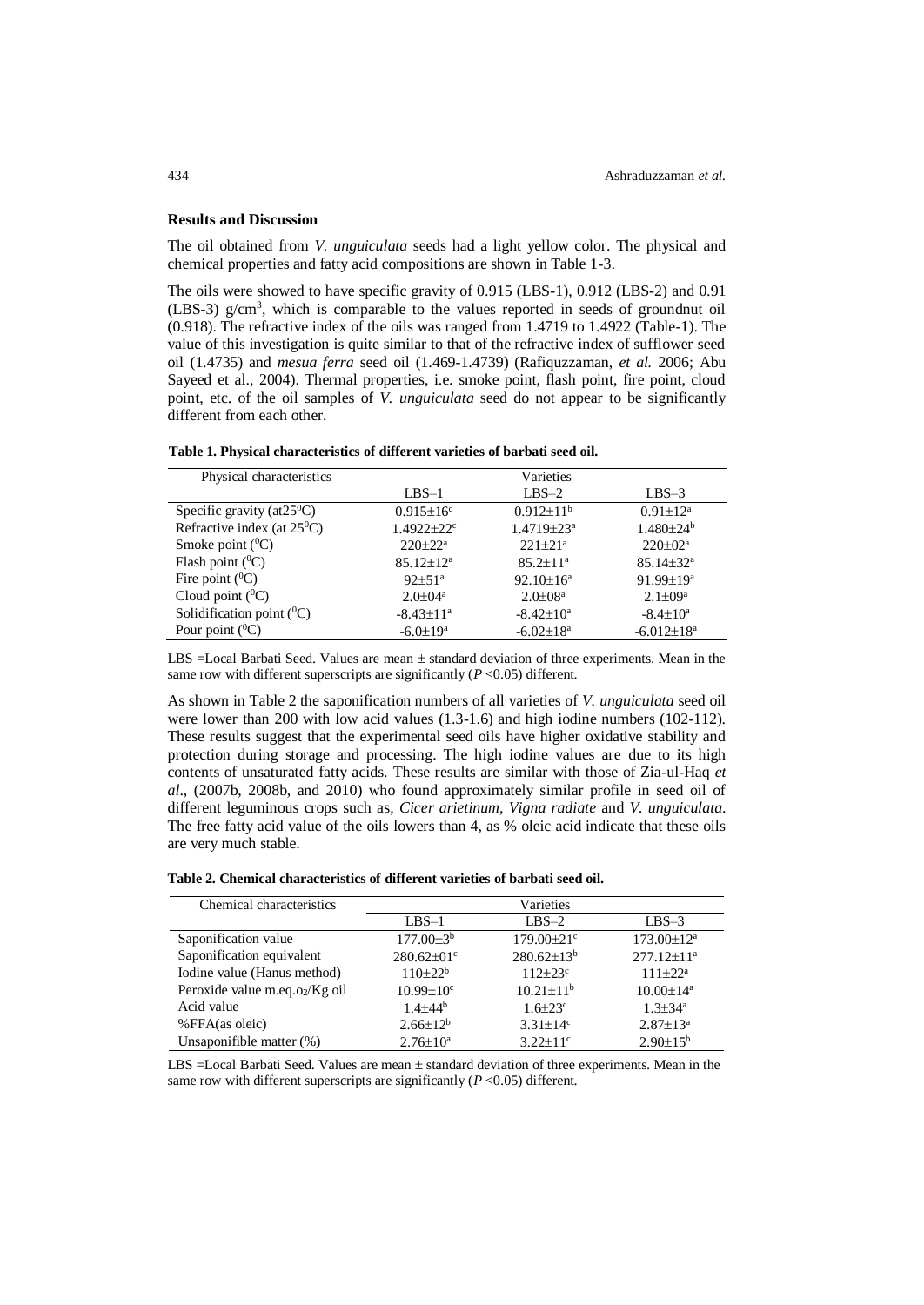The fatty acids composition of the oils from the three different varieties of Barbati seed (Table 3) as analyzed by GC, showed that the saturated fatty acids present in the oil samples were mainly palmitic acid (19.00% to 20.1%) and stearic acid (5.00% to 6.00%). The unsaturated fatty acids present in the oil sample were in the proportion of linoleic acid (33.50% to 38.80%) followed by linolenic acid (20.1 % to 22.00%) and there after oleic acid (13. to 16%). The present data indicated that the barbati seed oil might also be used as a edible oil as it contains higher amount of unsaturated fatty acids and their contents were found to be varied between 66.82-77.00% and their acid values are significantly low These findings are also similar with Zia-ul-Haq *et al.* (2010).

**Table 3. Fatty acid composition of different varieties of barbati seed oil.**

| Fatty acids                 |                            | Varieties                    |                              |
|-----------------------------|----------------------------|------------------------------|------------------------------|
|                             | $LBS-1$                    | $LBS-2$                      | $LBS-3$                      |
| Palmitic acid $(C_{16:0})$  | $20.1 \pm 11$ <sup>c</sup> | $19.7 \pm 22^b$              | $19.0 \pm 0.22$ <sup>a</sup> |
| Stearic acid $(C_{18:0})$   | $5.0 \pm 0.3$ <sup>c</sup> | $6.0\pm0.2b$                 | $5.5 \pm 0.6^{\mathrm{a}}$   |
| Oleic acid $(C_{18:1})$     | $15.1 \pm 0.11^b$          | $16.2 \pm 1.3$ °             | $13.2 \pm 0.4^{\text{a}}$    |
| Linoleic acid $(C_{18:2})$  | $34.0 \pm 0.2^b$           | $37.8 \pm 0.9$ <sup>c</sup>  | $33.5 \pm 0.1^a$             |
| Linolenic acid $(C_{18:3})$ | $20.1 \pm 0.11^b$          | $22.0 \pm 0.12$ <sup>c</sup> | $20.12\pm0.14^{\rm b}$       |

LBS  $=$ Local Barbati Seed. Values are mean  $\pm$  standard deviation of three experiments. Mean in the same row with different superscripts are significantly  $(P \le 0.05)$  different.

The effect of temperature at different storage periods of LBS-1, LBS-2 and LBS-3 on the iodine and peroxide value were shown in table 4-6. The data clearly indicated that the storage of the oils at refrigerator and at  $25^{\circ}$ C in the dark had very much little effect on the iodine value and peroxide value after 1-week and this trend is continued even after storage for four weeks. On the other hand, if the oils were storage at  $50^{\circ}$ C these values are changed significantly after 4-weeks. This result indicates the considerable loss of unsaturation in oil by photo-catalyzed reactions, suggesting that the oil is better stored at  $25^{\circ}$ C in the dark (Table 4).

**Table 4. Effect of storage under different conditions on the Iodine value and peroxide values of barbati seed oil (LBS-1).**

| Observation       | Method of storage                  | Iodine value   | Peroxide value   |
|-------------------|------------------------------------|----------------|------------------|
| Control           | Refrigerated                       | $110\pm0.22$   | $10.99 \pm 0.10$ |
|                   | Storage at 25°C in dark            | $110\pm0.22$   | $10.99 \pm 0.10$ |
|                   | Storage at $50^{\circ}$ C in light | $110\pm0.22$   | $10.99 \pm 0.10$ |
| After one week    | Refrigerated                       | $109 \pm 0.11$ | $11.50 \pm 0.22$ |
|                   | Storage at 25°C in dark            | $109\pm0.24$   | $11.30 \pm 0.21$ |
|                   | Storage at $50^{\circ}$ C in light | $107\pm0.19$   | $20.00 \pm 0.34$ |
| After two weeks   | Refrigerated                       | $108 \pm 0.25$ | $12.00 \pm 0.39$ |
|                   | Storage at 25°C in dark            | $108 \pm 0.33$ | $12.35 \pm 0.42$ |
|                   | Storage at $50^{\circ}$ C in light | $105 \pm 0.34$ | $25.12 \pm 0.40$ |
| After three weeks | Refrigerated                       | $107\pm0.22$   | $12.30 \pm 0.31$ |
|                   | Storage at $25^{\circ}$ C in dark  | $106\pm0.13$   | $12.44\pm0.30$   |
|                   | Storage at $50^{\circ}$ C in light | $103\pm0.30$   | $30.00 \pm 0.24$ |
| After four weeks  | Refrigerated                       | $105 \pm 0.42$ | $12.38 \pm 0.43$ |
|                   | Storage at $25^{\circ}$ C in dark  | $106 \pm 0.32$ | $12.44 \pm 0.40$ |
|                   | Storage at $50^{\circ}$ C in light | $99 \pm 0.22$  | $50.32 \pm 0.42$ |

Values are mean  $\pm$  standard deviation of three experiments.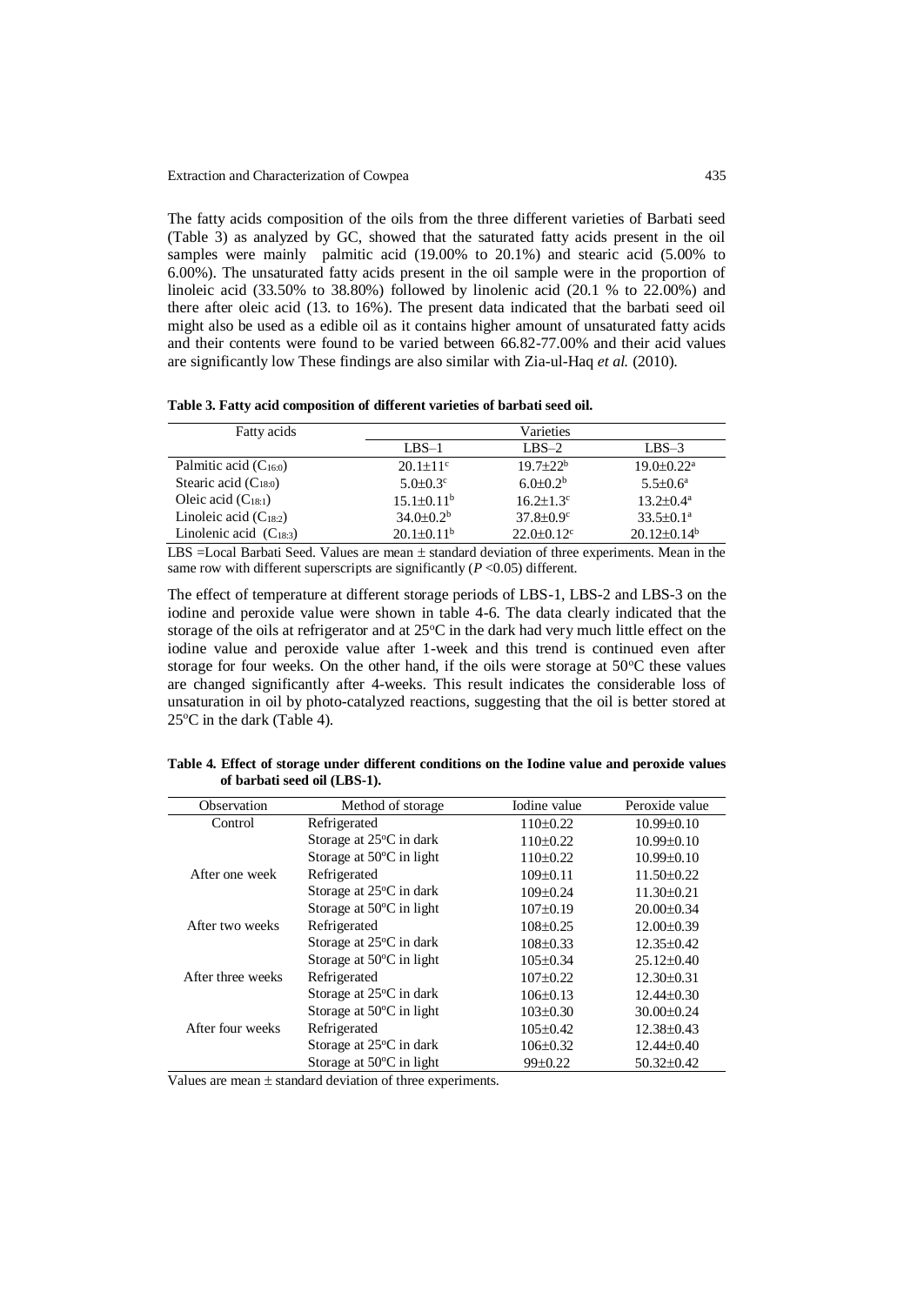The increase in the corresponding peroxide values is much greater for the oil when stored in the light and also suggests a high level of photo-catalyzed oxidation of the oil. Both the iodine and peroxide value of oils stored at 25°C in the dark and refrigerator do not change significantly. Similar results were also reported (Kyari, 2008).

**Table 5. Effect of storage under different conditions on the Iodine value and peroxide values of barbati seed oil (LBS-2).**

| Observation       | Method of storage                  | Iodine value   | Peroxide value   |
|-------------------|------------------------------------|----------------|------------------|
| Control           | Refrigerated                       | $112+0.23$     | $10.21 \pm 0.11$ |
|                   | Storage at 25°C in dark            | $112+0.23$     | $10.21 \pm 0.11$ |
|                   | Storage at $50^{\circ}$ C in light | $112+0.23$     | $10.21 \pm 0.11$ |
| After one week    | Refrigerated                       | $111 \pm 0.11$ | $11.00 \pm 0.21$ |
|                   | Storage at 25°C in dark            | $111 \pm 0.34$ | $11.10\pm0.20$   |
|                   | Storage at $50^{\circ}$ C in light | $109 \pm 0.18$ | $19.30 \pm 0.33$ |
| After two weeks   | Refrigerated                       | $110\pm0.25$   | $12.00 \pm 0.34$ |
|                   | Storage at 25°C in dark            | $110\pm0.33$   | $12.04 \pm 0.41$ |
|                   | Storage at $50^{\circ}$ C in light | $108 \pm 0.44$ | $24.22 \pm 0.39$ |
| After three weeks | Refrigerated                       | $109 \pm 0.32$ | $12.27 \pm 0.31$ |
|                   | Storage at $25^{\circ}$ C in dark  | $108 \pm 0.13$ | $12.37 \pm 0.30$ |
|                   | Storage at $50^{\circ}$ C in light | $105\pm0.30$   | $29.20 \pm 0.24$ |
| After four weeks  | Refrigerated                       | $106 \pm 0.52$ | $12.22 \pm 0.43$ |
|                   | Storage at 25°C in dark            | $106 \pm 0.32$ | $12.34\pm0.50$   |
|                   | Storage at $50^{\circ}$ C in light | $101\pm0.22$   | $47.35 \pm 0.62$ |

Values are mean  $\pm$  standard deviation of three experiments.

**Table 6. Effect of storage under different conditions on the Iodine value and peroxide values of barbati seed oil (LBS-3).**

| Observation       | Method of storage                  | Iodine value   | Peroxide value   |
|-------------------|------------------------------------|----------------|------------------|
| Control           | Refrigerated                       | $111\pm0.22$   | $10.00 \pm 0.14$ |
|                   | Storage at 25°C in dark            | $111\pm0.22$   | $10.00 \pm 0.14$ |
|                   | Storage at $50^{\circ}$ C in light | $111\pm0.22$   | $10.00 \pm 0.14$ |
| After one week    | Refrigerated                       | $110\pm0.11$   | $11.20 \pm 0.21$ |
|                   | Storage at 25°C in dark            | $110\pm0.24$   | $11.00 \pm 0.25$ |
|                   | Storage at $50^{\circ}$ C in light | $107\pm0.19$   | $20.20 \pm 0.30$ |
| After two weeks   | Refrigerated                       | $109 \pm 0.21$ | $12.00 \pm 0.37$ |
|                   | Storage at 25°C in dark            | $109 \pm 0.32$ | $12.35 \pm 0.32$ |
|                   | Storage at $50^{\circ}$ C in light | $106 \pm 0.32$ | $26.12 \pm 0.41$ |
| After three weeks | Refrigerated                       | $107\pm0.20$   | $12.35 \pm 0.30$ |
|                   | Storage at $25^{\circ}$ C in dark  | $106\pm0.23$   | $12.74 \pm 0.60$ |
|                   | Storage at $50^{\circ}$ C in light | $103\pm0.31$   | $32.00 \pm 0.22$ |
| After four weeks  | Refrigerated                       | $104+0.42$     | $12.18 \pm 0.33$ |
|                   | Storage at $25^{\circ}$ C in dark  | $105 \pm 0.31$ | $12.14\pm0.43$   |
|                   | Storage at $50^{\circ}$ C in light | $100\pm0.12$   | $48.00 \pm 0.41$ |

Values are mean  $\pm$  standard deviation of three experiments.

# **Conclusions**

The result of characterization of *Vigna unguiculata* L. Walp seed oil showed that the oil could be utilized successfully as a source of edible oil. It contains high amount of unsaturated fatty acids. High unsaponifiable matters content (2.76-3.22%) guarantees the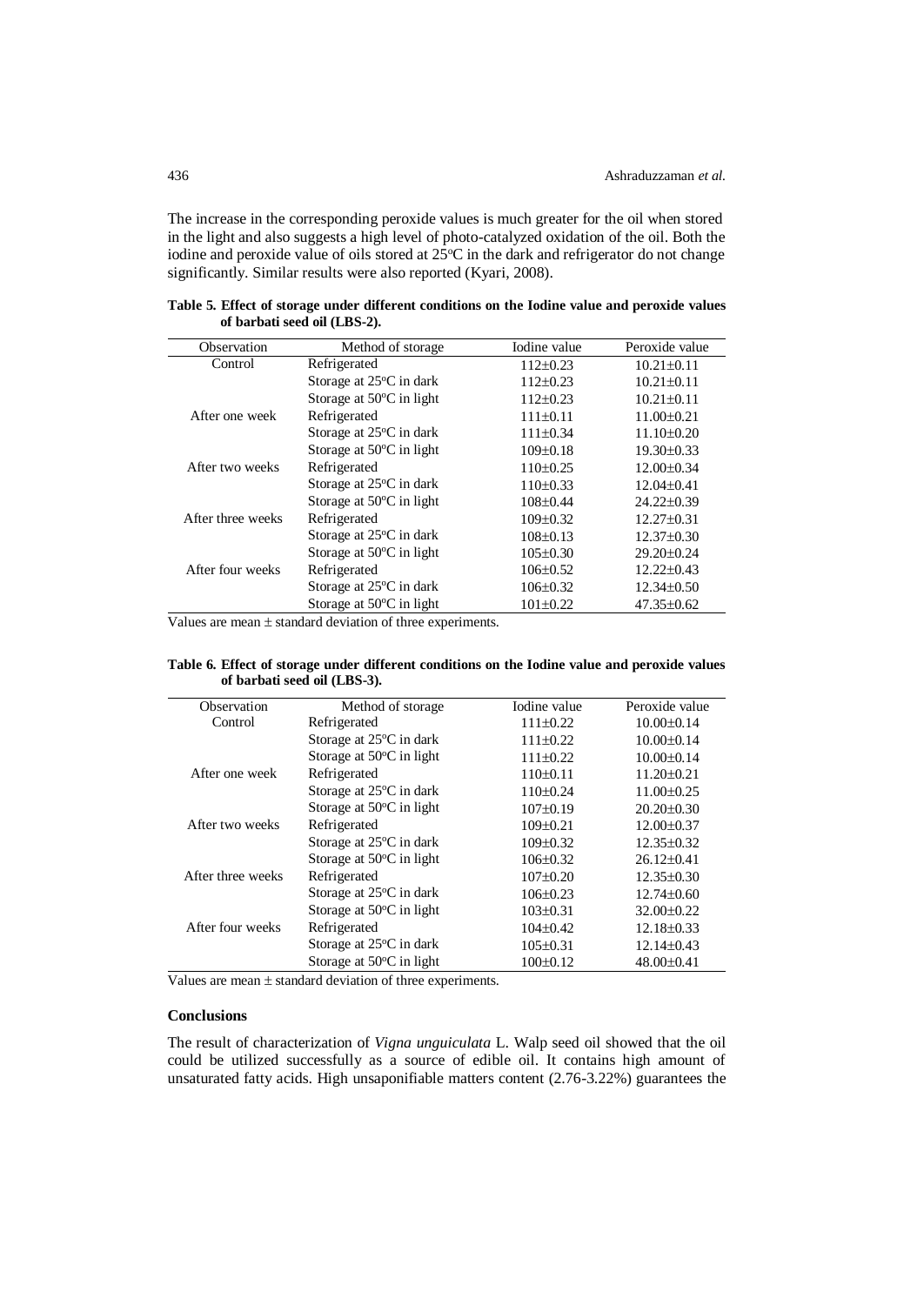Extraction and Characterization of Cowpea 437

use of the oils in cosmetics industry. The production of this oil could be economic benefit to Bangladesh or the other countries where the *Vigna unguiculata* L. Walp is cultivated widely.

#### **Acknowledgement**

The authors are grateful to the Chairman of the Department of Biochemistry and Molecular Biology, Rajshahi University, Rajshahi-6205, Bangladesh to give the lab facility to complete this research work.

#### **References**

- Abdullah, B.M. and Salimon, J., (2009). Physicochemical Characteristics of Malaysian Rubber (*Hevea Brasiliensis*) Seed Oil. *European Journal of Scientific Research.* **31**(3): 437-445.
- Abu Sayeed, M., Abbas Ali, M., Sohel, F.I., Astaq Mohal Khan, G.R.M. and Yeasmin, M.S., (2004). Physico-Chemical characteristics of *Mesua ferrea* seed oil and nutritional composition of its seed and leaves. *Bull. Chem. Soc. Ethiop.* **18**(2): 157-166.
- Ajiwe, V.I.E., Okeke, C.A. and Agbo, H.U., (1995). Extraction and Utilization of Breadfruit Seed oil (*Treculia Africana*). *Bioresources Technology.* **53:** 183-184.
- AOCS., (1984). Official and Tentative Methods of the American oil Chemist's Society, 3<sup>th</sup> Ed. Vol. **1**, USA.
- AOAC., (1984). Official Methods of Analysis Association of official Analytical Chemists, Washington, D. C. USA, p. 632.
- AOAC., (1990). Association of Official Analytical Chemists. Official Methods of Analysis, 14<sup>th</sup> (Edn.) Washington D. C, p. 801-805
- Ashraduzzaman, M., Ashraful Alam M. and Absar, N., (2009). A comparative analysis in Physico-Chemical Compositions and Activities of some Enzymes in the three varieties of locally available Barbati seeds. *Int. J. Sustain. Agril. Tech*., **5**(5): 52-56.
- ASTM., (1995). American Society for testing Materials. Method No. D., p 128-147.
- Ayo, R.G., Audu, O.T. and Amupitan, J.O., (2007). Physico-chemical characterization and cytotoxicity studies of seed extracts of *Khaya senegalensis* (Desr.)A. Juss. *African Journal of Biotechnology*, **6**(7): 894-896.
- Brigelius-Flohe, R., Kelly, F.J. Salonen, J.T. Neuzil, J. Zingg J.M. and Azziz. A., (2002). The European perspective on vitamin E: current knowledge and future research. *Am. J. Clin. Nutr*., **76:** 703-716
- Cocks, L.V. and C. Van Rede,, (1966). Laboratory handbook for oil and fats analysts, London: Academic Press, p. 88.
- Chopra, R.N., Chopra, I.C., Hunda, K.I. and Kapur, L.d., (1982). Chopra' s Indigenous Drugs of India, Academic Publishers, New Delhi, p. 1-10.
- Davis, D.V., Oelke, E.A., Oplinger, E.J., Doll, J.D., Hanson, C.V. and Putnam, D.H., (1991). Cowpea Alternative Field Crops Manual, University of Minnesota, p. 1-10.
- Dawodu, F.A. and Omole, O., (2000). The use of additives in liquid-liquid equilibrium to improve efficiency of extraction processes. *Nig. J. Sci.* **34**(2): 157-164.
- Device, J. and Williams, P.N., (1961). The Chemistry and Technology of Edible oils and Fats. Pergamon Press Oxford, p. 127.
- Kritzinger, Q., Lall, N. and Aveling, T.A.S., (2004). Antimicrobial activity of cowpea (*Vigna unguiculata*) leaf extracts. *South Afr. J. Bot*. **71:** 45-48.
- Kyari, M.Z., (2008). Extraction and characterization of seed oils. *Int. Agrophysics,* **22:** 139-142.